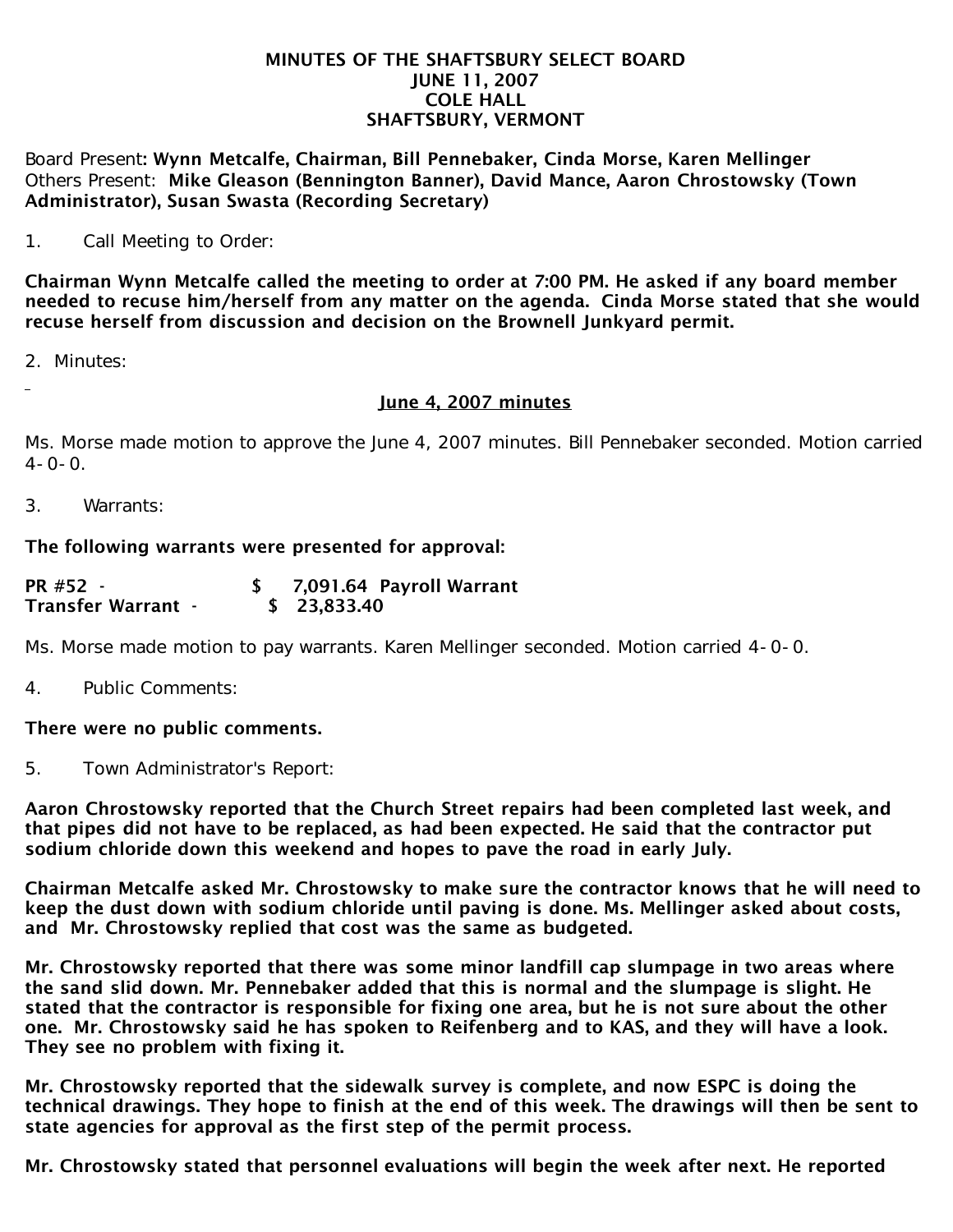that there is still \$11,000 in the budget. He expects \$20,000 from Mert Snow, and there will also be \$1000 from Pownal for Hazardous Waste Day, and money back from the state on the planning grant. He does not anticipate borrowing money.

6. Brownell Junkyard Permit:

Ms. Morse left the room for this discussion, from which she had earlier recused herself.

Chairman Metcalfe stated that the Brownell permit needs to be renewed. In the past it has been renewed every five years. He noted that the last time it had been renewed there had been a lawsuit leading to arbitration. Water sampling and screening had been major issues. After the arbitration Brownell had received a five year permit.

Chairman Metcalfe suggested that the Board have Zoning Administrator Tony Zazzaro make sure all the stipulations that had been set forth in the arbitration agreement are covered before signing the permit renewal.

There was a discussion of the water sampling requirement, and Mr. Chrostowsky said he will check on sampling results. The permit will be tabled until the next meeting.

### Ms. Morse rejoined the meeting.

7. Bennett Hill Box Culvert Installation RFP:

Mr. Chrostowsky stated that box culvert installation is a two-step process. The bid for construction of the Bennett Hill box culvert had been awarded to CSI of New Hampshire. The second part of the process is now to seek bids for installation by a local contractor. Mr. Chrostowsky noted that 90% of the project was paid for by a state grant.

8. Unlicensed Dogs:

Chairman Metcalfe referred Board members to the list of unlicensed dogs whose owners had been contacted twice. He stated that procedure is now for the constables to call the owners. If they do not respond fines will be assessed.

Ms. Morse made motion to ask the constables to call owners of unlicensed dogs,as per the defined procedure. Ms. Mellinger seconded. Motion carried 4-0-0.

9. Town Transfer Station Contract:

### Chairman Metcalfe asked for a motion to sign the Town transfer station contract with TAM, which had been approved at the last meeting.

Ms. Morse made motion to sign the Town transfer station contract with TAM. Ms. Mellinger seconded. Motion carried 4-0-0.

Mr. Chrostowsky noted the change to section 2F, making the Town responsible for disposal of waste oil. Section 3 was also changed, to make holidays when the transfer station is closed more clear.

10. Other Business:

Mr. Pennebaker reported that he had attended the Flag Day ceremony at the Bennington Elks Club, and that they had done a wonderful job. He received a flag at the event.

Mr. Pennebaker stated that he had talked to Buzz Surwillo on the methane remediation plan. Mr.